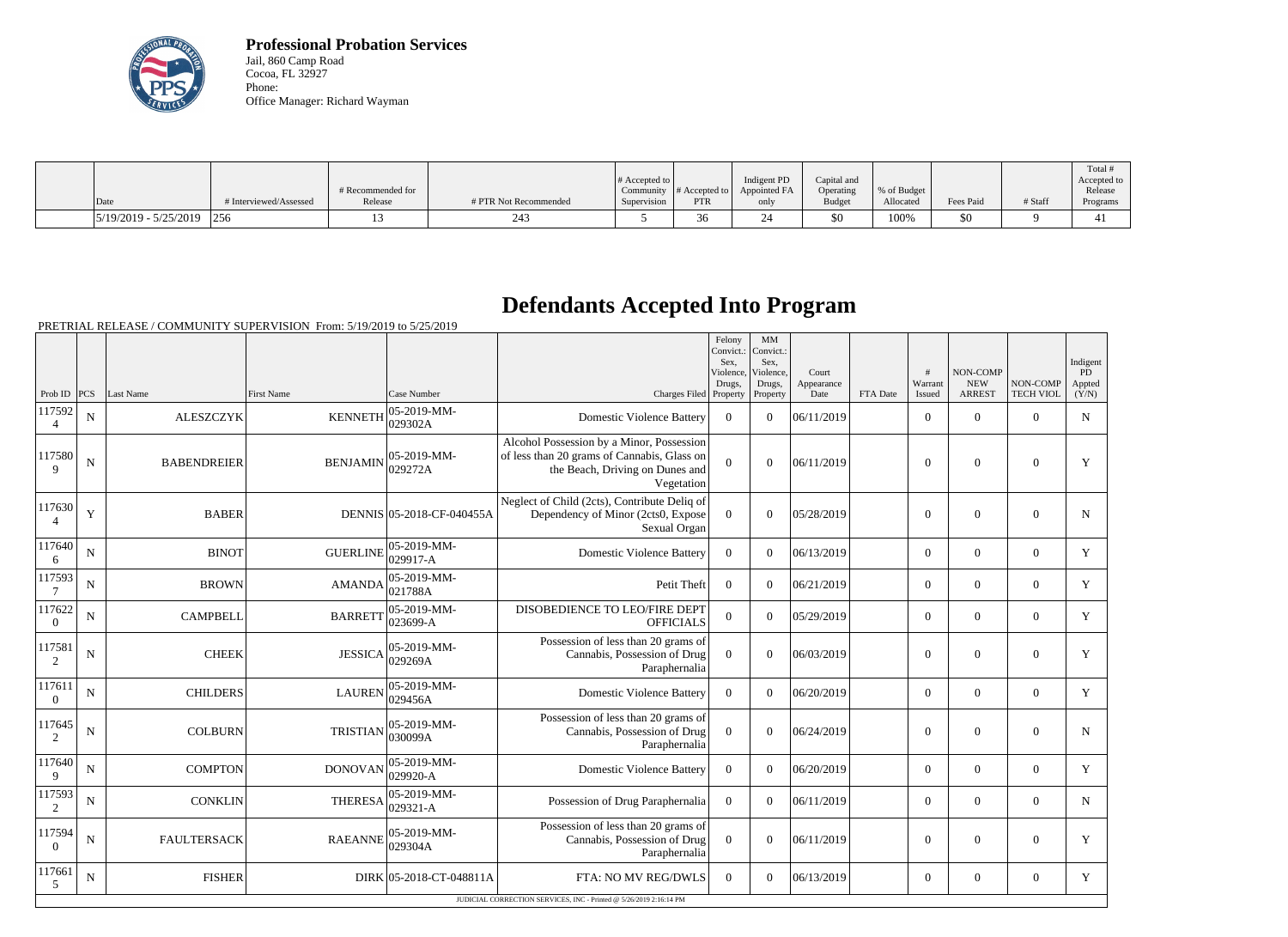## **Defendants Accepted Into Program**

PRETRIAL RELEASE / COMMUNITY SUPERVISION From: 5/19/2019 to 5/25/2019

| Prob ID                  | PCS         | Last Name        | First Name                                 | Case Number                    | Charges Filed Property                                                                                                     | Felony<br>Convict.:<br>Sex.<br>Violence,<br>Drugs, | MM<br>Convict.:<br>Sex,<br>Violence,<br>Drugs,<br>Property | Court<br>Appearance<br>Date | FTA Date | #<br>Warrant<br>Issued | NON-COMP<br><b>NEW</b><br><b>ARREST</b> | NON-COMP<br><b>TECH VIOL</b> | Indigent<br>PD.<br>Appted<br>(Y/N) |
|--------------------------|-------------|------------------|--------------------------------------------|--------------------------------|----------------------------------------------------------------------------------------------------------------------------|----------------------------------------------------|------------------------------------------------------------|-----------------------------|----------|------------------------|-----------------------------------------|------------------------------|------------------------------------|
| 117581<br>$\Omega$       | ${\bf N}$   | <b>FOSTER</b>    | 05-2019-MM-<br><b>INDONESIA</b><br>029260A |                                | Possession of less than 20 grams of<br>Cannabis, Possession of Drug<br>Paraphernalia                                       | $\Omega$                                           | $\theta$                                                   | 06/03/2019                  |          | $\overline{0}$         | $\Omega$                                | $\Omega$                     | Y                                  |
| 117641                   | $\mathbf N$ | <b>GOMEZ</b>     | 05-2019-MM-<br><b>MAGDALIS</b><br>029916A  |                                | <b>Battery</b>                                                                                                             | $\theta$                                           | $\theta$                                                   | 06/13/2019                  |          | $\overline{0}$         | $\mathbf{0}$                            | $\theta$                     | Y                                  |
| 117624<br>$\overline{4}$ | ${\bf N}$   | <b>INCAVO</b>    | <b>BETH</b>                                | 05-2019-MM-<br>029694A         | <b>Battery</b>                                                                                                             | $\overline{0}$                                     | $\theta$                                                   | 06/20/2019                  |          | $\overline{0}$         | $\Omega$                                | $\Omega$                     | Y                                  |
| 117624<br>2              | ${\bf N}$   | <b>LEWIS</b>     | 05-2019-MM-<br><b>DAVID</b><br>029562A     |                                | 2 counts of Possession of Drug<br>Paraphernalia                                                                            | $\Omega$                                           | $\theta$                                                   | 06/20/2019                  |          | $\overline{0}$         | $\overline{0}$                          | $\Omega$                     | Y                                  |
| 117589<br>3              | $\mathbf Y$ | <b>LEWIS</b>     | 05-2019-CF-026679-<br><b>KATLYN</b>        |                                | UNLAWFUL POSS OF A 2 WAY RADIO                                                                                             | $\Omega$                                           | $\Omega$                                                   | 06/04/2019                  |          | $\overline{0}$         | $\Omega$                                | $\theta$                     | N                                  |
| 117609<br>8              | $\mathbf N$ | <b>LIMA</b>      | 05-2019-MM-<br><b>JUSTICE</b><br>029364A   |                                | Loitering and Prowling, Resisting Officer<br>without Violence                                                              | $\Omega$                                           | $\theta$                                                   | 07/03/2019                  |          | $\overline{0}$         | $\Omega$                                | $\Omega$                     | Y                                  |
| 117641<br>5              | ${\bf N}$   | <b>MCCLENDON</b> | <b>REGINALD</b>                            | 05-2019-MM-<br>029919-A        | Violation of Condition of Release-<br>Domestic Violence                                                                    | $\Omega$                                           | $\theta$                                                   | 06/20/2019                  |          | $\overline{0}$         | $\Omega$                                | $\theta$                     | $\mathbf Y$                        |
| 117614<br>8              | ${\bf N}$   | <b>MCCLOUD</b>   | <b>JAMES</b>                               | 05-2019-CT-029709-             | <b>DUI</b>                                                                                                                 | $\overline{0}$                                     | $\theta$                                                   | 06/18/2019                  |          | $\overline{0}$         | $\overline{0}$                          | $\Omega$                     | N                                  |
| 117631                   | ${\bf N}$   | <b>MCEACHERN</b> |                                            | JOHN 05-2019-CT-029931A        | DUI, No Motorcycle Endorsement                                                                                             | $\overline{0}$                                     | $\theta$                                                   | 06/18/2019                  |          | $\overline{0}$         | $\Omega$                                | $\theta$                     | N                                  |
| 117661<br>9              | Y           | <b>MCMILLAN</b>  |                                            | DUSTIN 05-2019-CF-030215A      | 2 counts of Possession of Controlled<br>Substance, Possession of less than 20<br>grams of Cannabis                         | $\theta$                                           | $\theta$                                                   | 06/20/2019                  |          | $\overline{0}$         | $\mathbf{0}$                            | $\theta$                     | Y                                  |
| 117611<br>2              | $\mathbf N$ | PAGE             | 05-2019-MM-<br><b>TYLER</b><br>029476A     |                                | <b>Domestic Violence Battery</b>                                                                                           | $\overline{0}$                                     | $\theta$                                                   | 06/20/2019                  |          | $\overline{0}$         | $\overline{0}$                          | $\theta$                     | $\mathbf N$                        |
| 117655                   | $\mathbf N$ | <b>PERRY</b>     | 05-2019-MM-<br><b>ALLISON</b><br>030101A   |                                | False Statement Report Info to LEO Re<br>Allege Crime                                                                      | $\Omega$                                           | $\theta$                                                   | 06/11/2019                  |          | $\overline{0}$         | $\overline{0}$                          | $\theta$                     | Y                                  |
| 117636<br>8              | $\mathbf N$ | <b>PETER</b>     | <b>WESLEY</b>                              | 05-2019-CT-029976-<br>А        | <b>DUI</b>                                                                                                                 | $\overline{0}$                                     | $\theta$                                                   | 06/21/2019                  |          | $\overline{0}$         | $\overline{0}$                          | $\overline{0}$               | N                                  |
| 117592<br>$\overline{2}$ | ${\bf N}$   | <b>POTTER</b>    |                                            | SHERYL 05-2019-CF-029324A      | Possession of Cocaine, 2 counts of<br>Possession of Drug Paraphernalia,<br>Possession of less than 20 grams of<br>Cannabis | $\overline{0}$                                     | $\overline{0}$                                             | 06/18/2019                  |          | $\boldsymbol{0}$       | $\boldsymbol{0}$                        | $\boldsymbol{0}$             | N                                  |
| 117611<br>3              | $\mathbf N$ | <b>QUINONES</b>  | <b>MARISOL</b>                             | 05-2019-MM-<br>029495A         | <b>Domestic Violence Battery</b>                                                                                           | $\overline{0}$                                     | $\theta$                                                   | 06/20/2019                  |          | $\overline{0}$         | $\overline{0}$                          | $\overline{0}$               | N                                  |
| 117656                   | ${\bf N}$   | <b>REESE</b>     |                                            | CHRISTOPHER 05-2019-CT-030104A | DUI - 3rd in Less Than 10 Years                                                                                            | $\overline{0}$                                     | $\theta$                                                   | 06/11/2019                  |          | $\boldsymbol{0}$       | $\overline{0}$                          | $\overline{0}$               | N                                  |
| 117662<br>3              | $\mathbf Y$ | <b>ROQUEVERT</b> | <b>CHRISTIAN</b>                           | 05-2019-MM-<br>030232A         | <b>Domestic Violence Battery</b>                                                                                           | $\overline{0}$                                     | $\theta$                                                   | 06/12/2019                  |          | $\boldsymbol{0}$       | $\overline{0}$                          | $\overline{0}$               | Y                                  |
| 117581<br>3              | $\mathbf N$ | <b>SAN JUAN</b>  | 05-2019-MM-<br>LUIS<br>029271A             |                                | <b>Domestic Violence Battery</b>                                                                                           | $\overline{0}$                                     | $\overline{0}$                                             | 06/03/2019                  |          | $\boldsymbol{0}$       | $\overline{0}$                          | $\overline{0}$               | Y                                  |
| 117597<br>8              | ${\bf N}$   | <b>SETRON</b>    | LAURA 05-2019-CT-029496A                   |                                | <b>DUI</b>                                                                                                                 | $\overline{0}$                                     | $\theta$                                                   | 06/24/2019                  |          | $\overline{0}$         | $\overline{0}$                          | $\overline{0}$               | N                                  |
| 117582<br>$\overline{4}$ | ${\bf N}$   | <b>SHEAFFER</b>  | <b>BRIANNA</b>                             | 05-2019-MM-<br>029319A         | Resisting Officer without Violence                                                                                         | $\overline{0}$                                     | $\overline{0}$                                             | 06/20/2019                  |          | $\boldsymbol{0}$       | $\overline{0}$                          | $\overline{0}$               | N                                  |
| 117637                   | ${\bf N}$   | <b>STOCKTON</b>  |                                            | THEO 05-2019-CT-022101A        | <b>DUI</b>                                                                                                                 | $\overline{0}$                                     | $\overline{0}$                                             | 06/21/2019                  |          | $\boldsymbol{0}$       | $\overline{0}$                          | $\overline{0}$               | Y                                  |
|                          |             |                  |                                            |                                | JUDICIAL CORRECTION SERVICES, INC - Printed @ 5/26/2019 2:16:14 PM                                                         |                                                    |                                                            |                             |          |                        |                                         |                              |                                    |